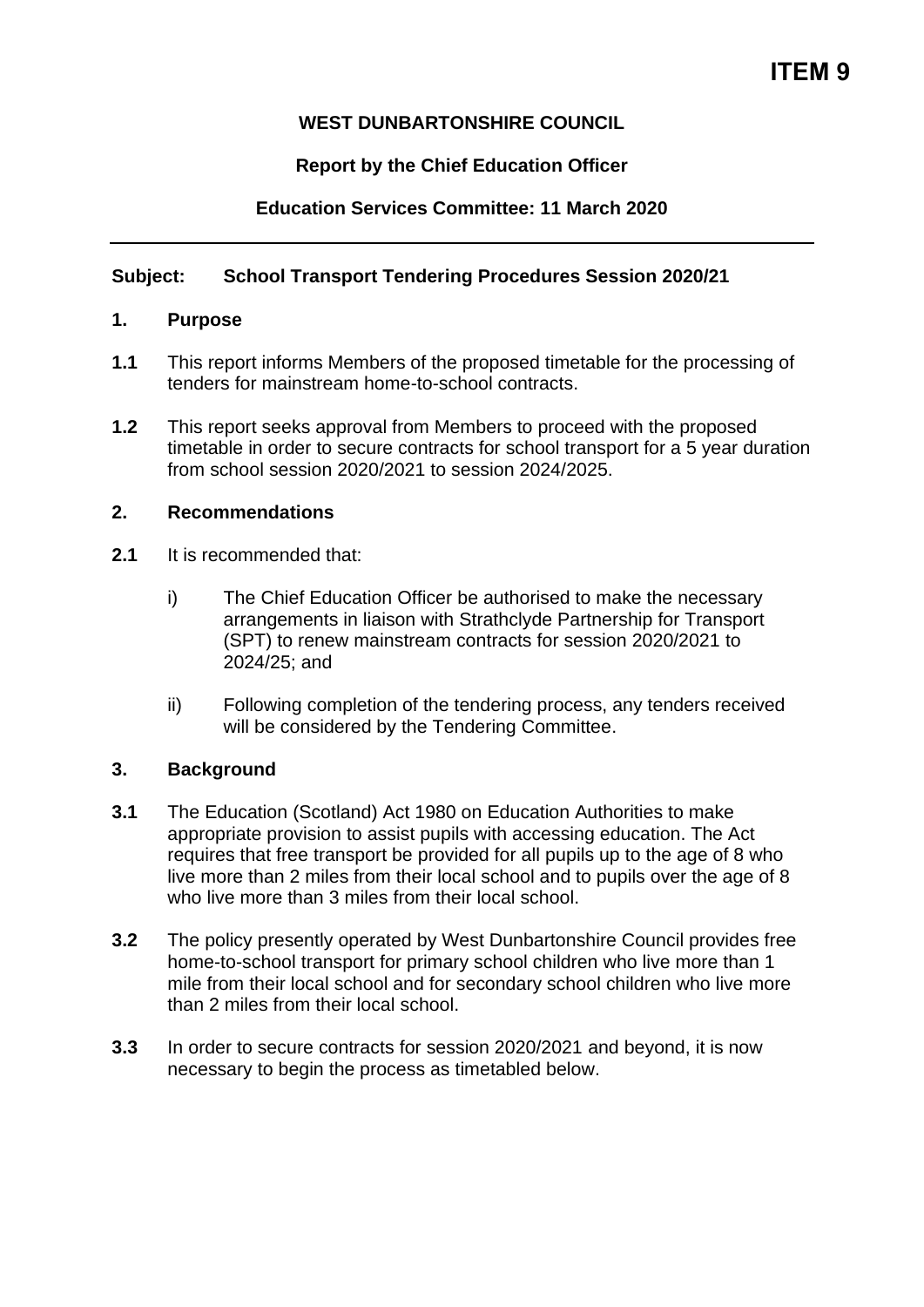### **4. Main Issues**

- **4.1** In order to address the Council's requirements, the following stages and timescales are recommended:
	- a) March 2020 Present information to Educational Services Committee and seek approval to proceed with the necessary arrangements to secure tenders for mainstream school transport;
	- b) March 2020 In consultation with SPT prepare information regarding contracts to be renewed;
	- c) May/June 2020 report to Tendering Committee seeking appropriate approvals; and
	- d) June 2020– SPT to be informed of the outcome of the tendering process.
- **4.2** Members will be aware that in respect of mainstream contracts, SPT acts as agent for West Dunbartonshire Council in securing contracts.
- **4.3** For session 2020/2021, the estimated cost received from SPT based on the current mainstream school contracts is £718,912. This cost can be accommodated within the allocated budget.
- **4.4** It should be further noted that the duration of mainstream contracts can vary from 1 year up to 5 years.

#### **5. People Implications**

**5.1** There are no people implications related to this report.

#### **6. Financial and Procurement Implications**

- **6.1** Based on the current transport service requirements, the anticipated spend will be contained within budget. All costs will be subject to tender procedures.
- **6.2** Further opportunities to maximise the positive social, economic and environmental impact for West Dunbartonshire Council through the contract will also be explored, eg through the use of Community Benefit Clauses.

#### **7. Risk Analysis**

- **7.1** If timescales for tendering are met, there is no identified risk to the service in relation to this issue.
- **7.2** There is always a risk that tenders may exceed current estimates.